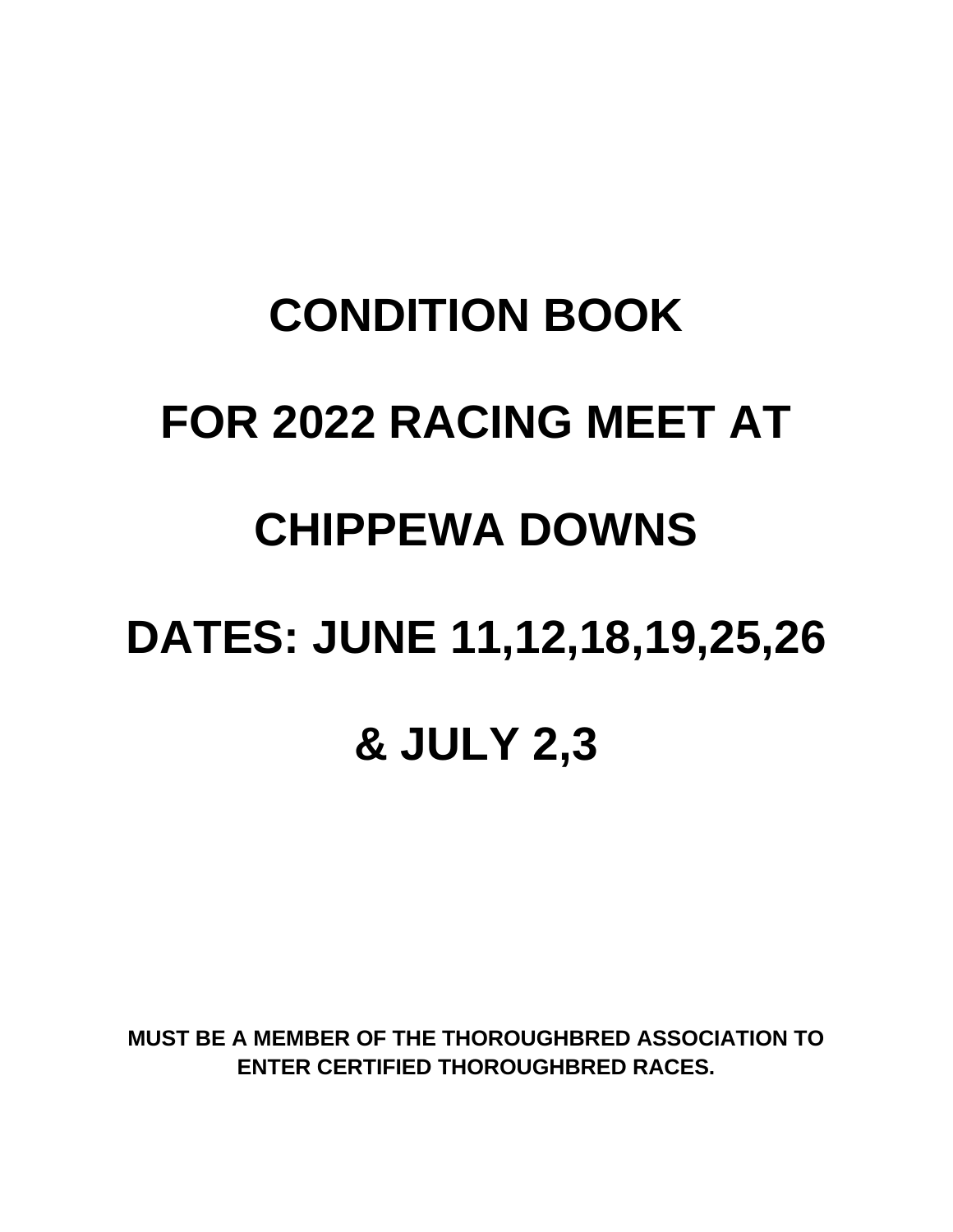| CHIPPEWA DOWNS                                                    | <b>DAY ONE RACING CONDITIONS</b><br>SATURDAY JUNE 11, 2022<br><b>ENTRY DATE WEDNESDAY JUNE 8, 2022</b> | 2022 CONDITION BOOK                         |  |
|-------------------------------------------------------------------|--------------------------------------------------------------------------------------------------------|---------------------------------------------|--|
|                                                                   | <b>RACE 1</b>                                                                                          |                                             |  |
| <b>PURSE: \$4000</b><br><b>NDRC-\$3000</b><br>CPW-\$1000          | <b>QH MAIDEN</b><br><b>CERTIFIED ND BRED</b><br><b>THREE YEAR OLD &amp; UP</b>                         | 350 YARDS<br><b>WEIGHT: 124-126</b>         |  |
|                                                                   | <b>RACE 2</b>                                                                                          |                                             |  |
| <b>PURSE: \$6500</b><br><b>NDRC: \$3250</b><br><b>NDTA:\$3250</b> | <b>TB MAIDEN SPECIAL</b><br><b>CERTIFIED ND BRED</b><br><b>THREE YEAR OLD &amp; UP</b>                 | <b>5 FURLONGS</b><br><b>WEIGHT: 124-126</b> |  |
|                                                                   | <b>RACE 3</b>                                                                                          |                                             |  |
| <b>PURSE: \$3000</b><br><b>NDRC-\$3000</b>                        | TB CLAIMING 2,000<br><b>THREE YEAR OLD &amp; UP</b>                                                    | 4-1/2 FURLONGS<br><b>WEIGHT: 124-126</b>    |  |
|                                                                   | <b>RACE 4</b>                                                                                          |                                             |  |
| <b>PURSE: \$3,000</b><br><b>NDRC-\$3000</b>                       | TB CLAIMING 3,500<br>THREE YEAR OLD & UP<br><b>NW 2 LIFETIME</b>                                       | 5 1/2 FURLONGS<br><b>WEIGHT: 124-126</b>    |  |
|                                                                   | <b>RACE 5</b>                                                                                          |                                             |  |
| <b>PURSE: \$3000</b><br><b>NDRC-\$3000</b>                        | TB CLAIMING 2500<br><b>THREE YEAR OLD &amp; UP</b><br><b>NW 3 LIFETIME</b>                             | <b>5 FURLONGS</b><br><b>WEIGHT: 124-126</b> |  |
|                                                                   | <b>RACE 6</b>                                                                                          |                                             |  |
| <b>PURSE: \$4000</b><br><b>NDQHRA-\$4000</b>                      | <b>QH ALLOWANCE</b><br><b>THREE YEAR OLD &amp; UP</b>                                                  | <b>300 YARDS</b><br><b>WEIGHT: 124-126</b>  |  |
| <b>RACE 7</b>                                                     |                                                                                                        |                                             |  |
| <b>PURSE: \$3000</b><br><b>NDRC-\$3000</b>                        | <b>QH ALLOWANCE</b><br><b>THREE YEAR OLD &amp; UP</b><br><b>NW 2 LIFETIME</b>                          | <b>350 YARDS</b><br><b>WEIGHT: 124-126</b>  |  |
|                                                                   | <b>RACE 8</b>                                                                                          |                                             |  |
| <b>PURSE: \$3000</b><br><b>NDRC-\$3000</b>                        | <b>TB MAIDEN</b><br><b>SPECIAL WEIGHT</b><br><b>THREE YEAR OLD &amp; UP</b>                            | <b>5 FURLONGS</b><br><b>WEIGHT: 124-126</b> |  |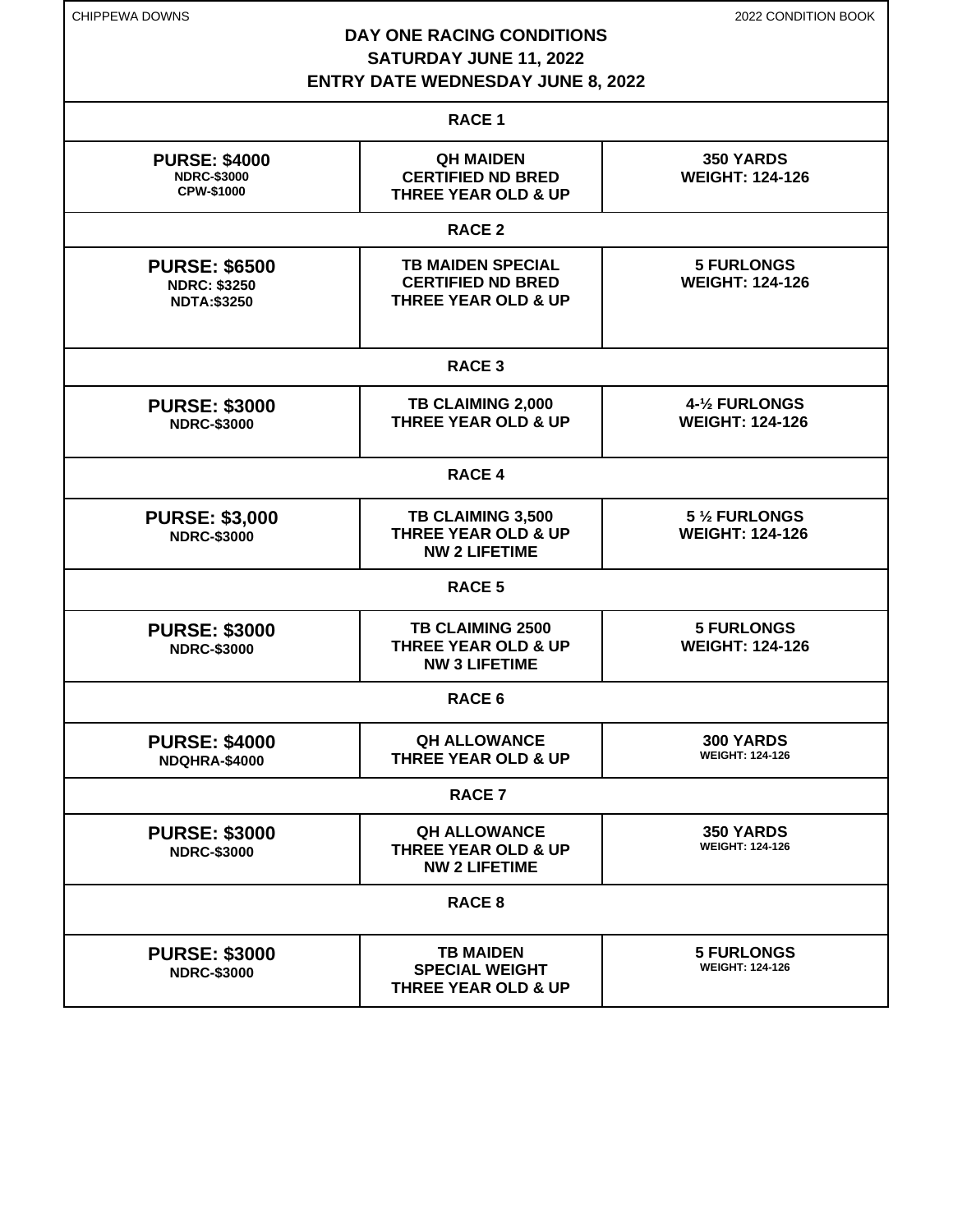| <b>CHIPPEWA DOWNS</b>                                                                   | <b>DAY TWO RACING CONDITIONS</b><br><b>SATURDAY JUNE 18, 2022</b><br><b>ENTRY DATE WEDNESDAY JUNE 15, 2022</b>                                | <b>2022 CONDITION BOOK</b>                  |
|-----------------------------------------------------------------------------------------|-----------------------------------------------------------------------------------------------------------------------------------------------|---------------------------------------------|
|                                                                                         | <b>RACE 1</b>                                                                                                                                 |                                             |
| <b>PURSE: \$3,000</b><br><b>NDQHRA-\$3000</b>                                           | <b>NORTHERN PLAINS FUTURITY TRIALS</b><br>ELIGIBLE 2 YR QH'S WHO PD FEES TO<br><b>NDQHRA</b>                                                  | <b>350 YARDS</b><br><b>WEIGHT: 122</b>      |
|                                                                                         | <b>RACE 2</b>                                                                                                                                 |                                             |
| <b>PURSE: \$3,000</b><br><b>NDQHRA-\$3000</b>                                           | <b>NORTHERN PLAINS FUTURITY TRIALS</b><br>ELIGIBLE 2 YR QH'S WHO PD FEES TO<br><b>NDQHRA</b>                                                  | <b>350 YARDS</b><br><b>WEIGHT: 122</b>      |
|                                                                                         | <b>RACE 3</b>                                                                                                                                 |                                             |
| <b>PURSE: \$3000</b><br><b>NDQHRA-\$3000</b>                                            | <b>QH NW 3 LIFETIME</b><br><b>CERTIFIED ND BRED</b><br><b>THREE YEAR OLD &amp; UP</b>                                                         | <b>350 YARDS</b><br><b>WEIGHT: 124-126</b>  |
|                                                                                         | <b>RACE 4</b>                                                                                                                                 |                                             |
| <b>PURSE: \$4,250</b><br><b>NDTA \$2125</b><br><b>NDRC \$2125</b>                       | <b>TB CLAIMING 5000</b><br><b>THREE YEARS OLD &amp; UP</b><br><b>NON WINNER 2022</b>                                                          | <b>5 FURLONGS</b><br><b>WEIGHT: 124-126</b> |
|                                                                                         | RACE <sub>5</sub>                                                                                                                             |                                             |
| <b>PURSE: \$8000</b><br><b>NDRC \$3000</b><br><b>NDTA:\$1000</b><br><b>TMBCI:\$4000</b> | <b>CHIPPEWA DOWNS TB DERBY</b><br><b>CERTIFIED ND BRED</b><br><b>THREE YEAR OLD</b><br>\$150 TO PASS THE BOX<br><b>HIGH WEIGHTS PREFERRED</b> | 5 1/2 FURLONGS<br><b>WEIGHT: 124</b>        |
|                                                                                         | RACE 6                                                                                                                                        |                                             |
| <b>PURSE: \$6000</b><br><b>NDRC \$3000</b><br><b>TMBCI \$3000</b>                       | <b>CHIPPEWA DOWNS TB SPEED STAKES</b><br><b>FILLIES \$ MARES</b><br>3 YEAR OLD & UP<br><b>HIGH WEIGHTS PREFERRED</b><br>\$150 TO PASS THE BOX | 4 1/2 FURLONGS<br><b>WEIGHT: 124-126</b>    |
|                                                                                         | <b>RACE 7</b>                                                                                                                                 |                                             |
| <b>PURSE: \$3000</b><br><b>NDRC-\$3000</b>                                              | <b>QH ALLOWANCE</b><br><b>THREE YEAR OLD &amp; UP</b><br><b>NW 3 LIFETIME</b>                                                                 | <b>350 YARDS</b><br><b>WEIGHT: 124-126</b>  |
|                                                                                         | <b>RACE 8</b>                                                                                                                                 |                                             |
| <b>PURSE: \$3000</b><br><b>NDRC-\$3000</b>                                              | <b>TB CLAIMING 2500</b><br><b>THREE YEAR OLD &amp; UP</b>                                                                                     | 5 1/2 FURLONGS<br><b>WEIGHT: 124-126</b>    |

Г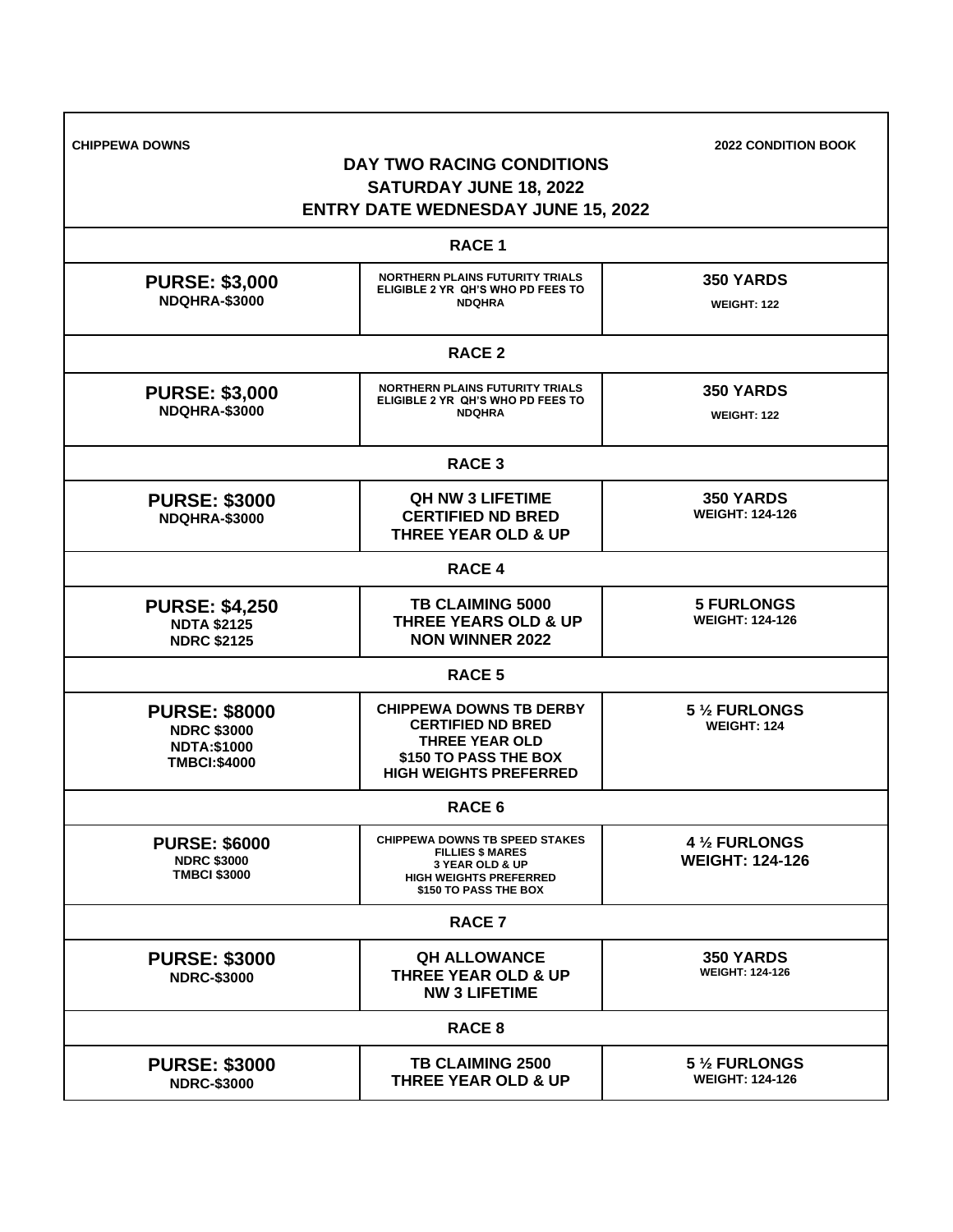| <b>CHIPPEWA DOWNS</b>                                                       | <b>DAY THREE RACING CONDITIONS</b><br>SATURDAY JUNE 18, 2022<br><b>ENTRY DATE WEDNESDAY JUNE 15, 2022</b>                 | <b>2022 CONDITION BOOK</b>              |
|-----------------------------------------------------------------------------|---------------------------------------------------------------------------------------------------------------------------|-----------------------------------------|
|                                                                             | <b>RACE 1</b>                                                                                                             |                                         |
| <b>PURSE: \$4,250</b><br><b>NDTA \$2125</b><br><b>NDRC \$2125</b>           | TB CLAIMING 3500<br><b>THREE YEAR OLD &amp; UP</b>                                                                        | 5 1/2 FURLONGS<br><b>WEIGHT 124-126</b> |
|                                                                             | <b>RACE 2</b>                                                                                                             |                                         |
| <b>PURSE: \$7,000</b><br><b>NDRC \$4000</b><br><b>TMBCI \$3000</b>          | <b>CPW OPEN TB STAKES</b><br><b>4 YEAR OLD &amp; UP</b><br><b>HIGH WEIGHTS PREFERRED</b><br>\$150 TO PASS THE BOX         | 6 1/2 FURLONGS<br><b>WEIGHT 126</b>     |
|                                                                             | <b>RACE 3</b>                                                                                                             |                                         |
| <b>PURSE: \$3000</b><br><b>NDRC-\$3000</b>                                  | <b>CPW MIXED DERBY TRIAL</b><br><b>CERTIFIED ND BRED</b><br><b>THREE YEAR OLD</b><br>\$100 ENTRY FEE-ADDED TO FINAL PURSE | <b>350 YARDS</b><br><b>WEIGHT: 124</b>  |
|                                                                             | <b>RACE 4</b>                                                                                                             |                                         |
| <b>PURSE: \$3,000</b><br><b>NDRC-\$3000</b>                                 | <b>CPW MIXED DERBY TRIAL</b><br><b>CERTIFIED ND BRED</b><br><b>THREE YEAR OLD</b><br>\$100 ENTRY FEE-ADDED TO FINAL PURSE | <b>350 YARDS</b><br><b>WEIGHT: 124</b>  |
|                                                                             | RACE 5                                                                                                                    |                                         |
| <b>PURSE: \$10,000</b><br><b>NDQHRA-\$10,000</b><br><b>PLUS NOMINATIONS</b> | <b>NDQHRA QH MATURITY</b><br>CERTIFIED ND BRED-4 YEAR OLD & UP<br><b>HIGH WEIGHTS PREFERRED</b><br>\$200 TO PASS THE BOX  | <b>350 YARDS</b><br>WEIGHT: 126         |
|                                                                             | RACE 6                                                                                                                    |                                         |
| <b>PURSE: \$4000</b><br><b>NDRC: \$3000</b><br><b>NDTA: \$1000</b>          | <b>TB CERTIFIED ND BRED</b><br><b>FILLIES &amp; MARES</b><br><b>3 YEAR OLD &amp; UP</b><br><b>NW 2022</b>                 | 5 1/2 FURLONGS<br><b>WEIGHT 124-126</b> |
|                                                                             | <b>RACE 7</b>                                                                                                             |                                         |
| <b>PURSE: \$3000</b><br><b>NDRC-\$3000</b>                                  | <b>TB MAIDENS</b><br>THREE YEAR OLD & UP<br><b>CLAIMING 3500</b>                                                          | 5 1/2 FURLONGS<br><b>WEIGHT 124-126</b> |
|                                                                             | <b>RACE 8</b>                                                                                                             |                                         |
| <b>PURSE: \$3000</b><br><b>NDRC-\$3000</b>                                  | <b>TB CERTIFIED ND BRED</b><br><b>TWO YEAR OLD</b>                                                                        | 2 1/2 FURLONGS<br><b>WEIGHT 124</b>     |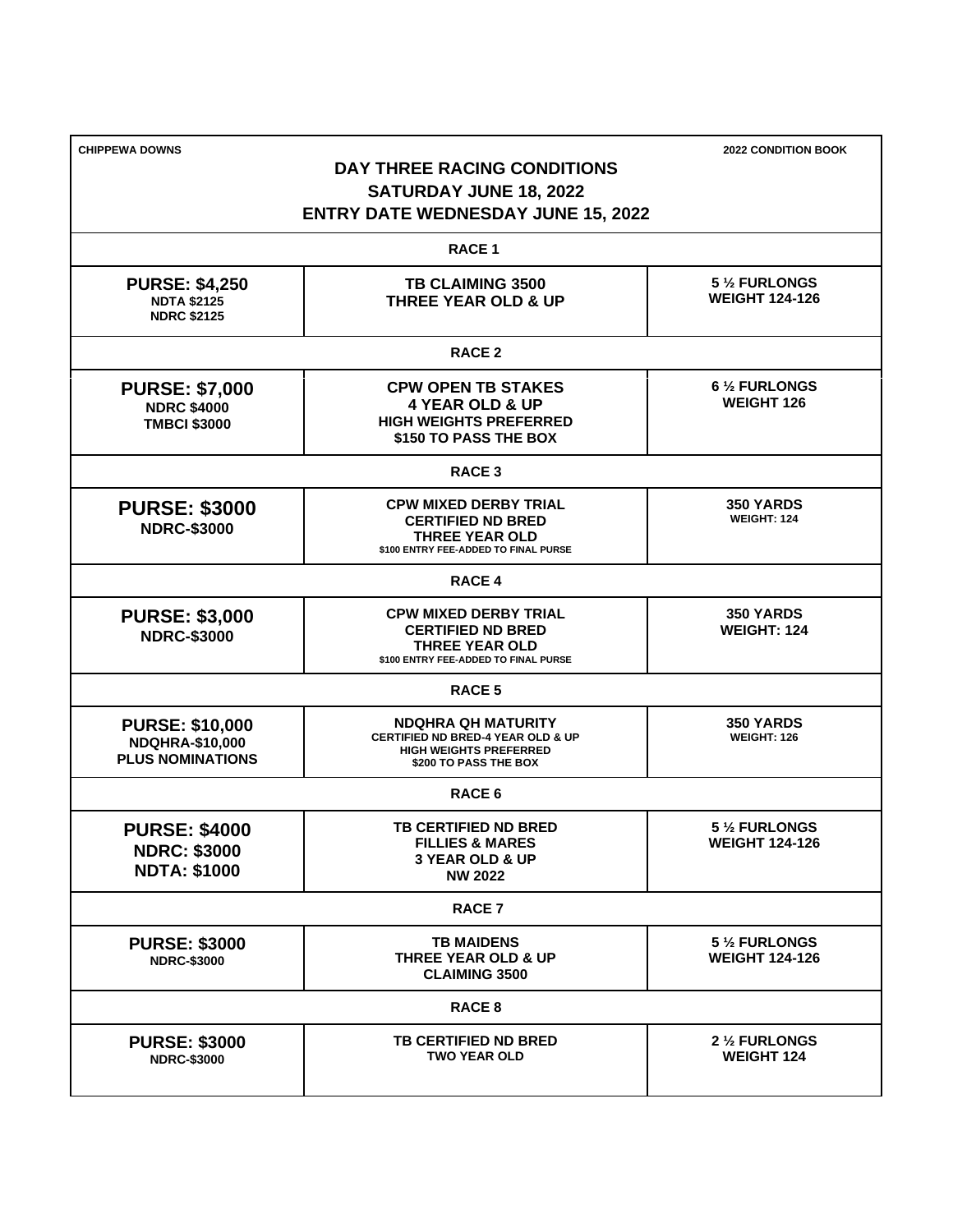| <b>CHIPPEWA DOWNS</b>                                            | DAY FOUR RACING CONDITIONS<br><b>SUNDAY JUNE 19, 2022</b><br><b>ENTRY DATE THURSDAY JUNE 16, 2022</b>                                                                                                                           | <b>2022 CONDITION BOOK</b>                 |  |
|------------------------------------------------------------------|---------------------------------------------------------------------------------------------------------------------------------------------------------------------------------------------------------------------------------|--------------------------------------------|--|
|                                                                  | <b>RACE 1</b>                                                                                                                                                                                                                   |                                            |  |
| <b>PURSE: \$4250</b><br><b>NDTA \$2125</b><br><b>NDRC \$2125</b> | <b>TB CLAIMING 3500</b><br><b>3 YEAR OLD &amp; UP</b><br><b>FILLIES &amp; MARES</b>                                                                                                                                             | <b>5 FURLONGS</b><br><b>WEIGHT 124-126</b> |  |
|                                                                  | <b>RACE 2</b>                                                                                                                                                                                                                   |                                            |  |
| <b>PURSE: \$3,000</b><br><b>NDRC-\$3000</b>                      | <b>CPW MIXED FUTURITY TRIAL</b><br><b>CERTIFIED ND BRED-2 YEAR OLD</b><br>\$100 ENTRY FEE-will be added to final purse                                                                                                          | <b>350 YARDS</b><br><b>WEIGHT 124</b>      |  |
| <b>RACE 3</b>                                                    |                                                                                                                                                                                                                                 |                                            |  |
| <b>PURSE: \$3000</b><br><b>NDRC-\$3000</b>                       | <b>CPW MIXED FUTURITY TRIAL</b><br><b>CERTIFIED ND BRED 2 YEAR OLD</b><br>\$100 ENTRY FEE-will be added to final purse                                                                                                          | 350 YARDS<br><b>WEIGHT 124</b>             |  |
| <b>RACE 4</b>                                                    |                                                                                                                                                                                                                                 |                                            |  |
| <b>PURSE: \$3500</b><br><b>NDRC-\$3000</b><br>MILLERS-\$500      | TB SALW 2500 started for 2500 or less 2021-22<br><b>THREE YEAR OLD &amp; UP</b><br>WOMAN OWNED, TRAINED OR GROOMED<br>THROUGHOUT THE MEET. NOMINATION<br><b>REQUIRED. BUCKLE SPONSORED BY TUCK &amp;</b><br><b>ROBIN MILLER</b> | 5 1/2 FURLONGS<br><b>WEIGHT 124-126</b>    |  |
| RACE 5                                                           |                                                                                                                                                                                                                                 |                                            |  |
| <b>PURSE: \$3000</b><br><b>NDRC: \$3000</b>                      | <b>TB ALLOWANCE</b><br><b>THREE YEAR OLDS &amp; UP</b>                                                                                                                                                                          | 5 1/2 FURLONGS<br><b>WEIGHT 124-126</b>    |  |
| RACE <sub>6</sub>                                                |                                                                                                                                                                                                                                 |                                            |  |
| <b>PURSE: \$3000</b><br><b>NDRC-\$3000</b>                       | <b>TB ALLOWANCE</b><br><b>THREE YEAR OLDS &amp; UP</b>                                                                                                                                                                          | $1\%$ MILE<br><b>WEIGHT 124-126</b>        |  |
| <b>RACE 7</b>                                                    |                                                                                                                                                                                                                                 |                                            |  |
| <b>PURSE: \$3000</b><br><b>NDRC-\$3000</b>                       | <b>TB ALLOWANCE</b><br>THREE YEAR OLD & UP<br><b>NW 3 LIFE TIME</b>                                                                                                                                                             | 6 1/2 FURLONGS<br><b>WEIGHT 124-126</b>    |  |
| RACE <sub>8</sub>                                                |                                                                                                                                                                                                                                 |                                            |  |
| <b>PURSE: \$4000</b><br><b>NDRC-\$4000</b>                       | <b>TB MAIDEN</b><br><b>CERTIFIED ND BRED</b><br><b>3 YEAR OLDS &amp; UP</b>                                                                                                                                                     | 5 1/2 FURLONGS<br><b>WEIGHT 124-126</b>    |  |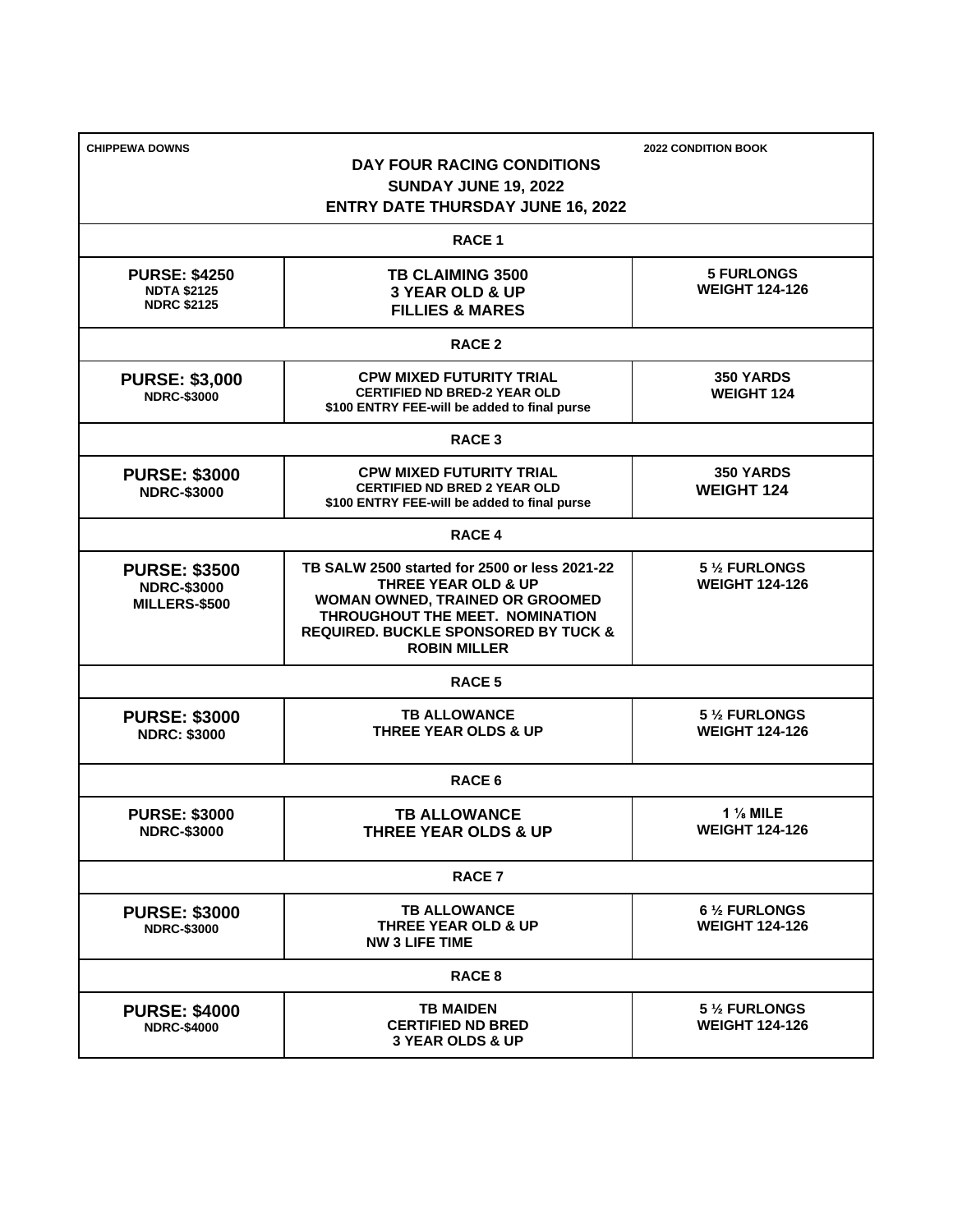| <b>CHIPPEWA DOWNS</b>                                               |                                                                       | <b>2022 CONDITION BOOK</b>  |  |  |
|---------------------------------------------------------------------|-----------------------------------------------------------------------|-----------------------------|--|--|
| DAY FIVE RACING CONDITIONS                                          |                                                                       |                             |  |  |
| SATURDAY JUNE 25, 2022<br><b>ENTRY DATE WEDNESDAY JUNE 22, 2022</b> |                                                                       |                             |  |  |
|                                                                     |                                                                       |                             |  |  |
|                                                                     | <b>RACE 1</b>                                                         |                             |  |  |
| <b>PURSE: \$6,500</b>                                               | <b>TB ND BRED ALLOWANCE</b>                                           | <b>5 FURLONGS</b>           |  |  |
| <b>NDTA \$3250</b>                                                  | <b>NW 2 LIFETIME</b>                                                  | <b>WEIGHT: 124-126</b>      |  |  |
| <b>NDRC \$3250</b>                                                  | <b>THREE YEAR OLD &amp; UP</b>                                        |                             |  |  |
|                                                                     | <b>RACE 2</b>                                                         |                             |  |  |
| <b>PURSE: \$6,000</b>                                               | <b>CPW OPEN TB C&amp;G SPEED STAKES</b>                               | <b>ABOUT 4 1/2 FURLONGS</b> |  |  |
| <b>NDRC \$3000</b>                                                  | <b>THREE YEAR OLD &amp; UP</b>                                        | <b>WEIGHT 124-126</b>       |  |  |
| <b>TMBCI \$3000</b><br><b>PLUS ENTRIES</b>                          | <b>HIGH WEIGHTS PREFERRED</b>                                         |                             |  |  |
|                                                                     | \$150 TO PASS THE BOX                                                 |                             |  |  |
|                                                                     | <b>RACE 3</b>                                                         |                             |  |  |
| <b>PURSE: \$8,000</b>                                               | <b>CPW OPEN QH DERBY</b>                                              | 350 YARDS                   |  |  |
| <b>NDRC: \$3000</b><br><b>NDQHRA: \$1000</b>                        | <b>THREE YEAR OLDS</b><br>HIGH WEIGHT PREFERRED \$150 TO PASS THE BOX | WEIGHT 124                  |  |  |
| <b>TMBCI: \$4000</b>                                                |                                                                       |                             |  |  |
| <b>PLUS ENTRIES</b>                                                 |                                                                       |                             |  |  |
|                                                                     | <b>RACE 4</b>                                                         |                             |  |  |
| <b>PURSE: \$8000</b>                                                | <b>CPW OPEN QH FUTURITY</b>                                           | <b>300 YARDS</b>            |  |  |
| <b>CPW/NDRC: \$3000</b><br><b>NDQHRA:\$1000</b>                     | <b>TWO YEAR OLD</b><br>HIGH WEIGHTS PREFERRED \$150 TO PASS THE BOX   | <b>WEIGHT 124</b>           |  |  |
| <b>TMBCI: \$4000</b>                                                |                                                                       |                             |  |  |
| <b>PLUS ENTRIES</b>                                                 |                                                                       |                             |  |  |
|                                                                     | RACE <sub>5</sub>                                                     |                             |  |  |
| <b>PURSE: \$3000</b>                                                | <b>TB ALLOWANCE</b>                                                   | 2 1/2 FURLONGS              |  |  |
| <b>NDRC-\$3000</b>                                                  | 2 YEAR OLD                                                            | <b>WEIGHT 124</b>           |  |  |
|                                                                     | RACE 6                                                                |                             |  |  |
| <b>PURSE: \$3000</b>                                                | TB CLAIMING 1500                                                      | 6 1/2 FURLONGS              |  |  |
| <b>NDRC-\$3000</b>                                                  | THREE YEAR OLD & UP                                                   | <b>WEIGHT 124-126</b>       |  |  |
|                                                                     | <b>RACE 7</b>                                                         |                             |  |  |
| <b>PURSE: \$4000</b>                                                | <b>QH CERTIFIED ND BRED</b>                                           | 550 YARDS                   |  |  |
| <b>NDRC: \$3000</b>                                                 | THREE YEAR OLD & UP                                                   | <b>WEIGHT 124-126</b>       |  |  |
| <b>NDQHRA:\$1000</b>                                                |                                                                       |                             |  |  |
|                                                                     | <b>RACE 8</b>                                                         |                             |  |  |
| <b>PURSE: \$3000</b>                                                | <b>QH CERTIFIED ND BRED MAIDEN</b>                                    | 350 YARDS                   |  |  |
| NDQHRA-\$3000                                                       | <b>TWO YEAR OLD</b>                                                   | <b>WEIGHT 124</b>           |  |  |
|                                                                     |                                                                       |                             |  |  |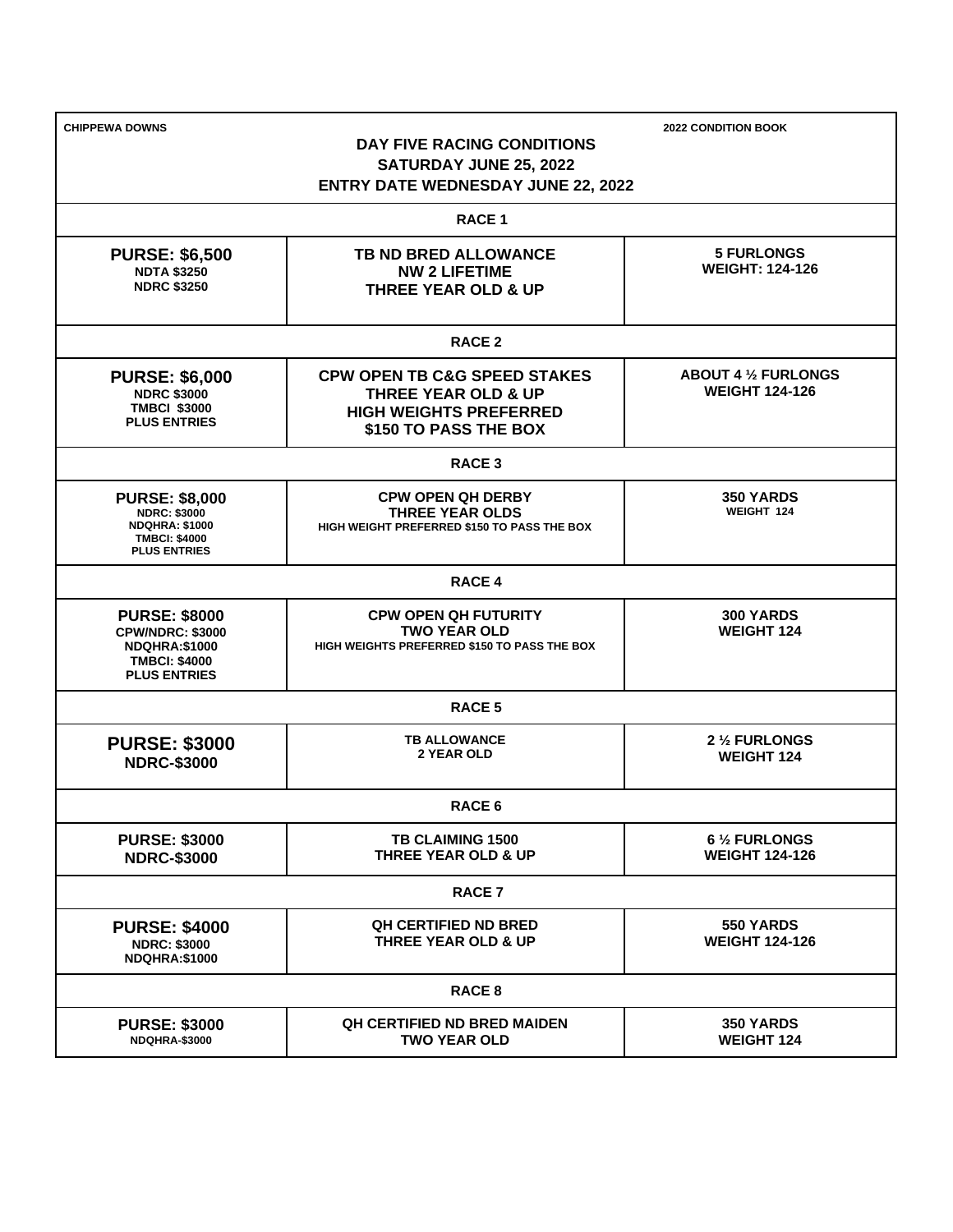| <b>CHIPPEWA DOWNS</b>                        |                                                            | <b>2022 CONDITION BOOK</b> |  |
|----------------------------------------------|------------------------------------------------------------|----------------------------|--|
|                                              | DAY SIX RACING CONDITIONS                                  |                            |  |
|                                              | <b>SUNDAY JUNE 26, 2022</b>                                |                            |  |
|                                              | <b>ENTRY DATE THURSDAY JUNE 23, 2022</b>                   |                            |  |
|                                              | <b>RACE 1</b>                                              |                            |  |
| <b>PURSE: \$4250</b>                         | <b>TB CLAIMING 2500</b>                                    | <b>5 FURLONGS</b>          |  |
| <b>NDTA \$2125</b>                           | <b>3 YEAR OLD &amp; UP</b>                                 | <b>WEIGHT 124-126</b>      |  |
| <b>NDRC \$2125</b>                           | RACED AT MEET BUT NEVER RAN 1ST, 2ND OR 3RD                |                            |  |
|                                              | <b>RACE 2</b>                                              |                            |  |
| <b>PURSE: \$18000</b>                        | <b>NORTHERN PLAINS FUTURITY</b>                            | <b>350 YARDS</b>           |  |
| <b>NDQHRA:\$16,000</b>                       | <b>QH FUTURITY</b>                                         | <b>WEIGHT 124</b>          |  |
| <b>TMBCI: \$2,000</b>                        | 2 YR OLD QH THAT PD FEES AND QUALIFIED IN TRIALS           |                            |  |
|                                              | <b>RACE 3</b>                                              |                            |  |
| <b>PURSE: \$6000</b>                         | <b>CPW MIXED MATURITY</b>                                  | 350 YARDS                  |  |
| <b>NDRC: \$4000</b>                          | <b>4 YEAR OLD &amp; UP CERTIFIED ND BRED</b>               | <b>WEIGHT: 126</b>         |  |
| <b>NDQHRA: \$2000</b><br><b>PLUS ENTRIES</b> | <b>HIGH WEIGHTS PREFERRED</b>                              |                            |  |
|                                              | \$150 TO PASS THE BOX-ADDED TO PURSE                       |                            |  |
|                                              | <b>RACE 4</b>                                              |                            |  |
|                                              |                                                            |                            |  |
| <b>PURSE: \$4000</b><br>/NDRC: \$3000        | <b>TB MAIDEN</b>                                           | 5 1/2 FURLONGS             |  |
| <b>NDTA: \$1000</b>                          | <b>THREE YEAR OLD &amp; UP</b><br><b>CERTIFIED ND BRED</b> | <b>WEIGHT 124-126</b>      |  |
|                                              |                                                            |                            |  |
| <b>RACE 5</b>                                |                                                            |                            |  |
| <b>PURSE: \$3000</b>                         | <b>TB FILLIES &amp; MARES CLAIMING 2500</b>                | 5 1/2 FURLONGS             |  |
| <b>NDRC:\$3000</b>                           | <b>THREE YEAR OLD &amp; UP</b>                             | <b>WEIGHT 124-126</b>      |  |
|                                              | <b>NON WINNER 2022</b>                                     |                            |  |
| RACE 6                                       |                                                            |                            |  |
| <b>PURSE: \$3000</b>                         | TB CLAIMING 3000                                           | 6 1/2 FURLONGS             |  |
| <b>NDRC-\$3000</b>                           | <b>THREE YEAR OLD &amp; UP</b>                             | <b>WEIGHT 124-126</b>      |  |
|                                              |                                                            |                            |  |
| <b>RACE 7</b>                                |                                                            |                            |  |
| <b>PURSE: \$3000</b>                         | <b>TB ALLOWANCE</b>                                        | 6 1/2 FURLONGS             |  |
| <b>NDRC-\$3000</b>                           | THREE YEAR OLD & UP                                        | <b>WEIGHT 124-126</b>      |  |
|                                              | N W 4/LIFETIME OR N W 2 YEAR                               |                            |  |
|                                              | <b>RACE 8</b>                                              |                            |  |
| <b>PURSE: \$4000</b>                         | <b>APRIL LAFOUNTAIN MEMORIAL</b>                           | 550 YARDS                  |  |
| <b>NDRC: \$3000</b><br><b>NDQHRA: \$1000</b> | <b>OPEN QH(MIXED) ALLOWANCE</b>                            | <b>WEIGHT 124-126</b>      |  |
|                                              | \$150 TO PASS THE BOX HIGH WEIGHTS PREFERRED               |                            |  |
|                                              |                                                            |                            |  |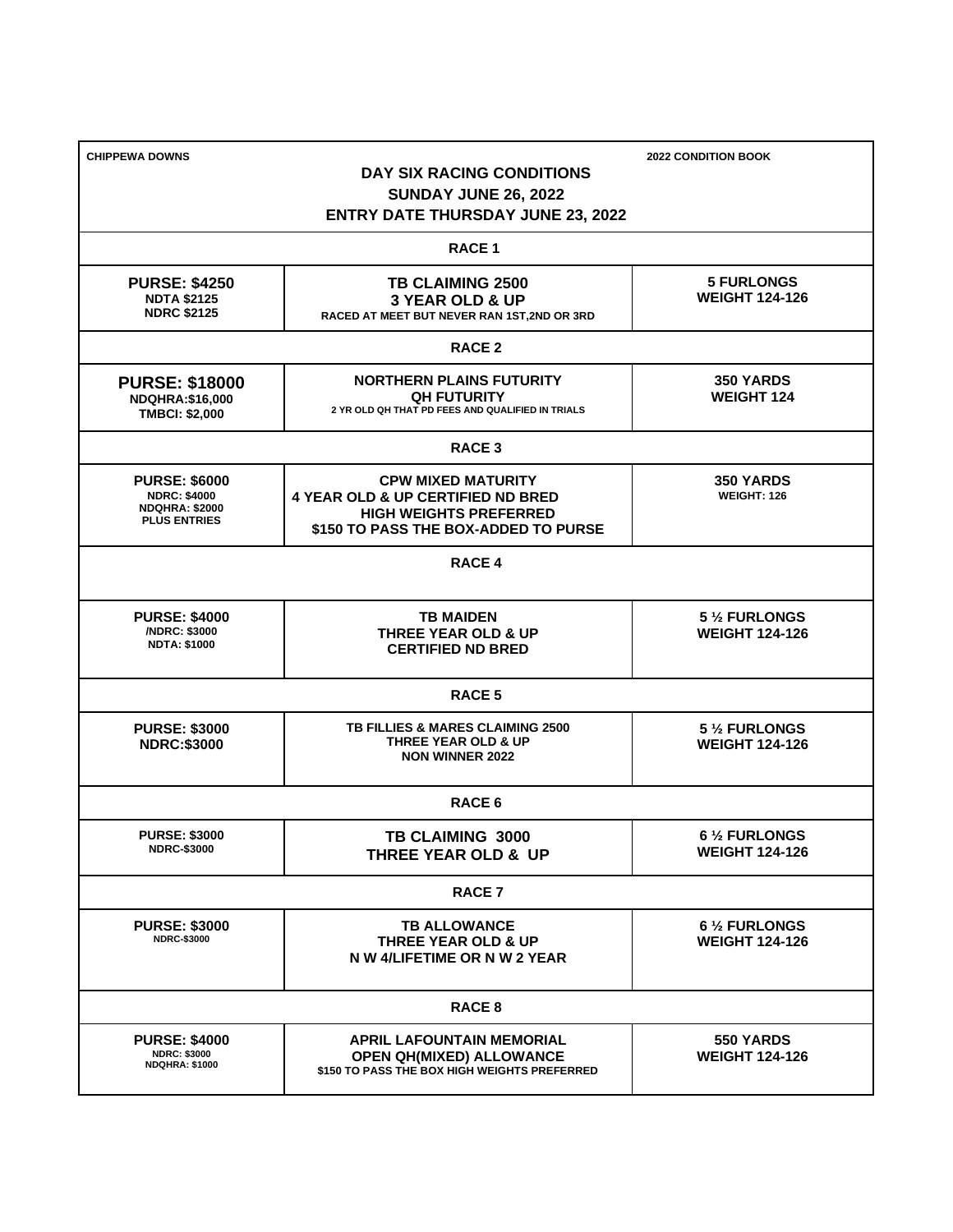| <b>CHIPPEWA DOWNS</b><br><b>2022 CONDITION BOOK</b><br>DAY SEVEN RACING CONDITIONS<br>SATURDAY JULY 2, 2022<br><b>ENTRY DATE WEDNESDAY JUNE 29, 2022</b> |                                                                                                                                            |                                            |
|----------------------------------------------------------------------------------------------------------------------------------------------------------|--------------------------------------------------------------------------------------------------------------------------------------------|--------------------------------------------|
|                                                                                                                                                          | <b>RACE 1</b>                                                                                                                              |                                            |
| <b>PURSE: \$10,000</b><br><b>NDTA \$5000</b><br><b>NDRC \$5000</b>                                                                                       | <b>TB MATURITY</b><br>ND CERTIFIED 4 YEAR OLD & UP<br>\$300 AT ENTRY( NOT PART OF PURSE)                                                   | 6 1/2 FURLONGS<br><b>WEIGHT: 126</b>       |
|                                                                                                                                                          | <b>RACE 2</b>                                                                                                                              |                                            |
| <b>PURSE: \$8,000</b><br><b>TMBCI/CP:\$7000</b><br><b>NDQHRA: \$1000</b>                                                                                 | <b>CPW MIXED DERBY</b><br><b>CERTIFIED ND BRED THREE YEAR OLD</b><br>HORSES THAT HAVE PAID TRIALS ENTRY AND QUALIFIED<br><b>FOR FINALS</b> | <b>350 YARDS</b><br><b>WEIGHT: 124</b>     |
|                                                                                                                                                          | <b>RACE 3</b>                                                                                                                              |                                            |
| <b>PURSE: \$4000</b><br><b>TMBCI-\$4000</b>                                                                                                              | <b>TB ALLOWANCE</b><br><b>CERTIFIED ND BRED THREE YEAR OLD &amp; UP</b><br><b>N 3 LIFETIME</b>                                             | 5 1/2 FURLONGS<br><b>WEIGHT: 124-126</b>   |
|                                                                                                                                                          | <b>RACE 4</b>                                                                                                                              |                                            |
| <b>PURSE: \$3,000</b><br><b>TMBCI-\$3000</b>                                                                                                             | <b>TB MAIDEN SPECIAL WEIGHT</b><br>THREE YEAR OLD & UP                                                                                     | 5 1/2 FURLONGS<br><b>WEIGHT: 124-126</b>   |
|                                                                                                                                                          | <b>RACE 5</b>                                                                                                                              |                                            |
| <b>PURSE: \$3000</b><br><b>TMBCI-\$3000</b>                                                                                                              | <b>TB ALLOWANCE</b><br><b>FILLIES &amp; MARES</b><br><b>THREE YEAR OLD &amp; UP</b>                                                        | 5 1/2 FURLONGS<br><b>WEIGHT: 124-126</b>   |
|                                                                                                                                                          | RACE <sub>6</sub>                                                                                                                          |                                            |
| <b>PURSE: \$3000</b><br>/TMBCI-\$3000                                                                                                                    | <b>TB ALLOWANCE</b><br><b>THREE YEAR OLD &amp; UP</b><br>N W 1 2022                                                                        | 6 1/2 FURLONGS<br><b>WEIGHT: 124-126</b>   |
|                                                                                                                                                          | <b>RACE 7</b>                                                                                                                              |                                            |
| <b>PURSE: \$3000</b><br>/TMBCI-\$3000                                                                                                                    | <b>QUARTER HORSE ALW</b><br><b>THREE YEAR OLD &amp; UP</b><br><b>NONWINNER 2 LIFE</b>                                                      | 350 YARDS<br><b>WEIGHT: 124-126</b>        |
|                                                                                                                                                          | <b>RACE 8</b>                                                                                                                              |                                            |
| <b>PURSE: \$3000</b><br><b>TMBCI-\$3000</b>                                                                                                              | <b>QH MAIDEN</b><br><b>CERTIFIED ND BRED</b><br>THREE YEAR OLD & UP                                                                        | <b>350 YARDS</b><br><b>WEIGHT: 124-126</b> |